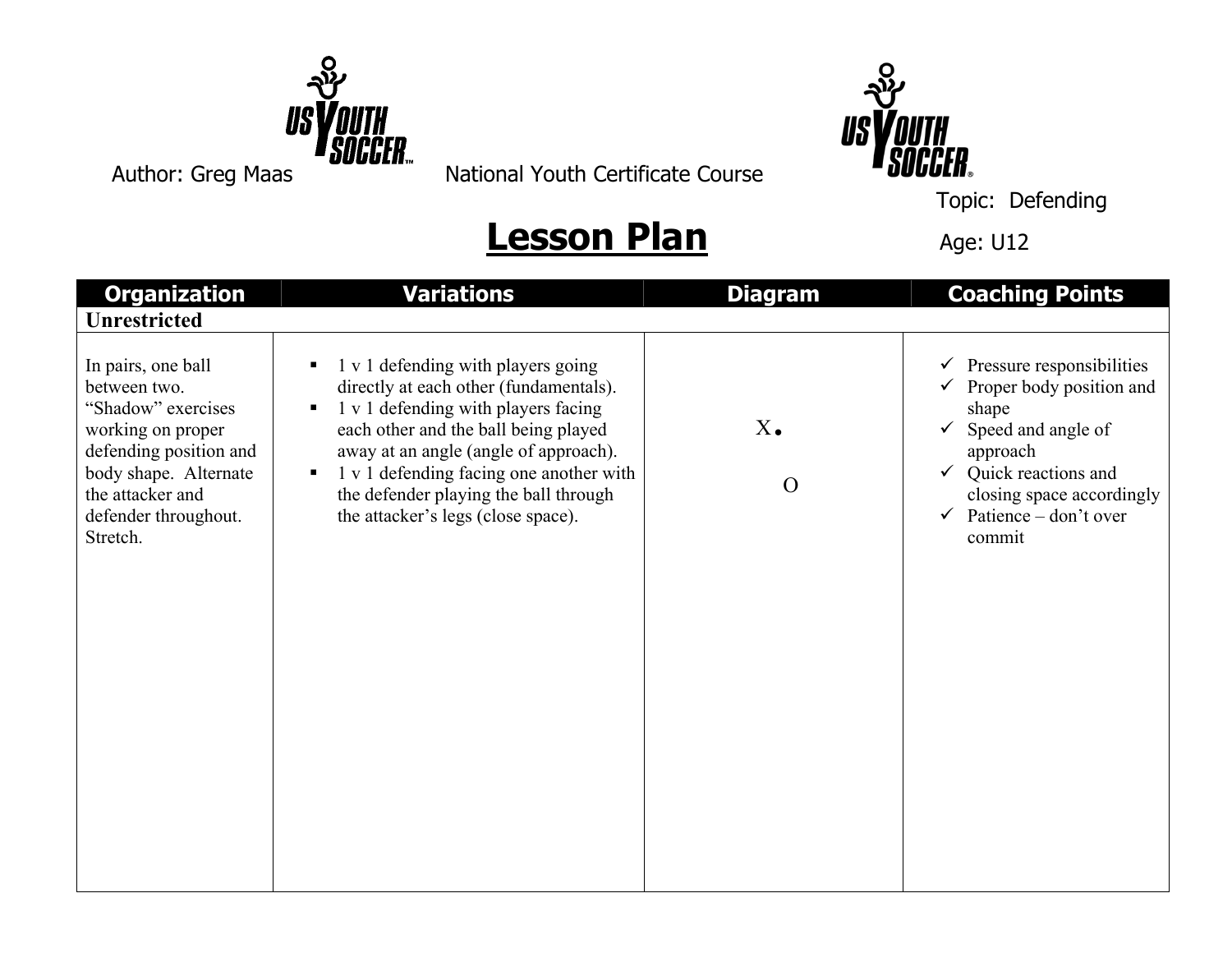

Author: Greg Maas National Youth Certificate Course



Topic: Defending

## **Lesson Plan** Age: U12

**Restricted**  1 v 1, 1 v 2 and 2 v 2 defending exercises in channels (10 x 20 area or as needed).  $\blacksquare$  1 v 1 line soccer with players feeding the ball. Play is continuous until someone scores or the ball goes out of bounds. Repeat.  $\blacksquare$  1 v 2 defending in [wider] channel (15 x 20) with small goals at each end or corners. Play is continuous until someone scores or the ball goes out of bounds. Repeat.  $\sim$  2 v 2 (same as second variation). 20 yds. 10 yds. 20 yds. 15 yds.  $\checkmark$  Pressure and cover responsibilities  $\checkmark$  Close down space quickly and under control  $\checkmark$  Select a proper angle of approach and cover  $\checkmark$  Decision when to get tight or to simply "shadow" the attacker  $\checkmark$  Communication between defenders  $X_{\bullet}$  $\Omega$ X.  $\Omega$ O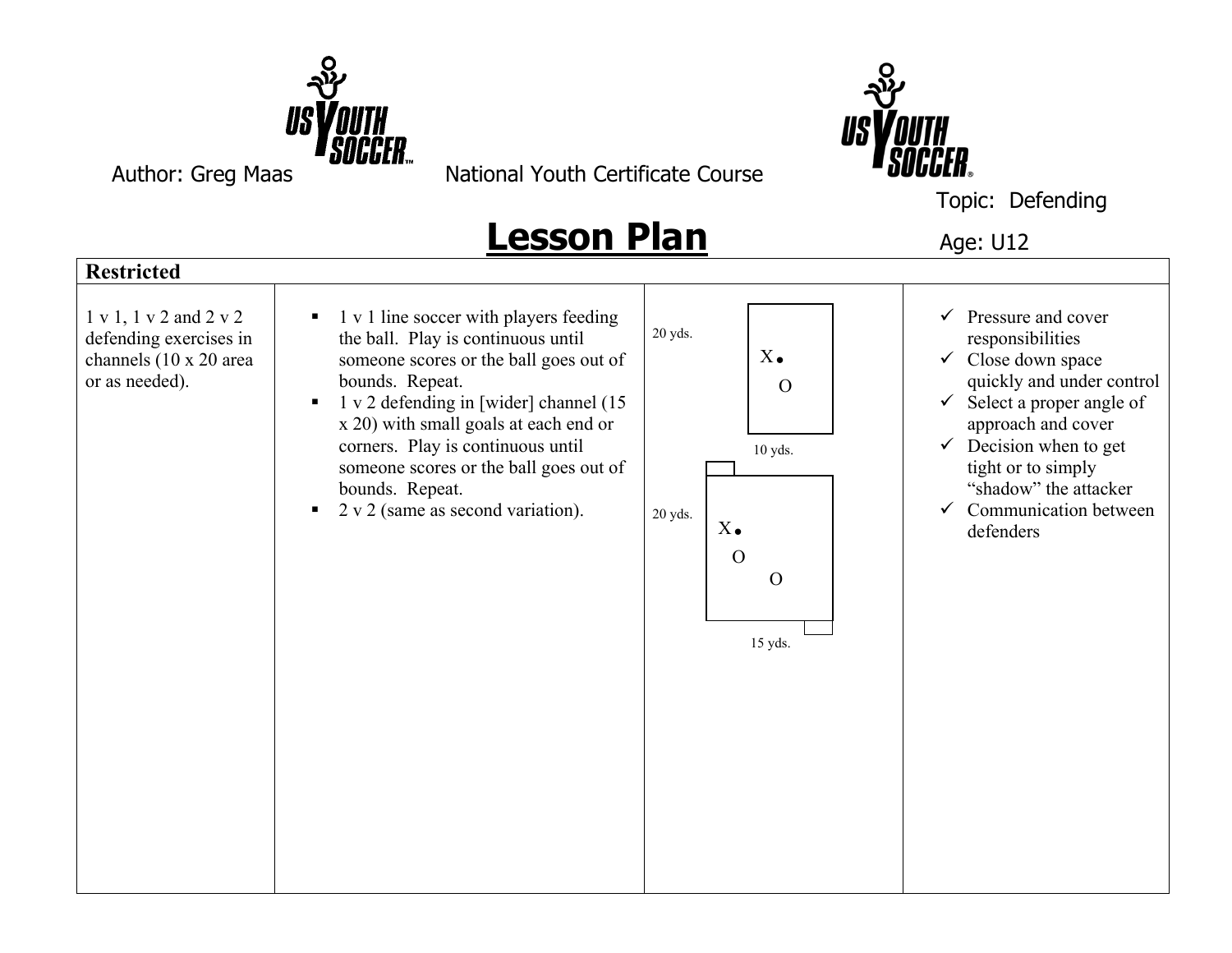

Author: Greg Maas National Youth Certificate Course



Topic: Defending

## **Lesson Plan** Age: U12

**Counter Goals and/or Lines**  $3 \text{ v } 3 + 1$  directional game (30 x 40 area or as needed). Neutral player plays for team in possession. ■ Line soccer or add 2-3 small goals on touchline or corners to score. • Option to play this exercise rotating the length or width to change the demand on the defending group. 40 yds. 30 yds.  $\checkmark$  Pressure, cover and balance responsibilities  $\checkmark$  Visual and verbal communication between players  $\checkmark$  Proper defensive shape and balance with movement of the ball  $\checkmark$  Visual cues from the attacking team  $\checkmark$  Zonal defending **Two Goals** 7 v 7 with goalkeepers to two large goals (50 x 70 or as needed). Possible Formation  $2 \cdot 3 \cdot 2$ . No restrictions. 70 yds. 50 yds.  $\checkmark$  Immediate pressure to the ball at all times  $\checkmark$  Defending shape and balance with movement of the ball  $\checkmark$  Compactness of the field (limit attacking space and options)  $\checkmark$  Zonal defending  $\checkmark$  Counter attack X X  $X \bullet N$ O  $\Omega$  $\Omega$ 8 v 8 The GAME